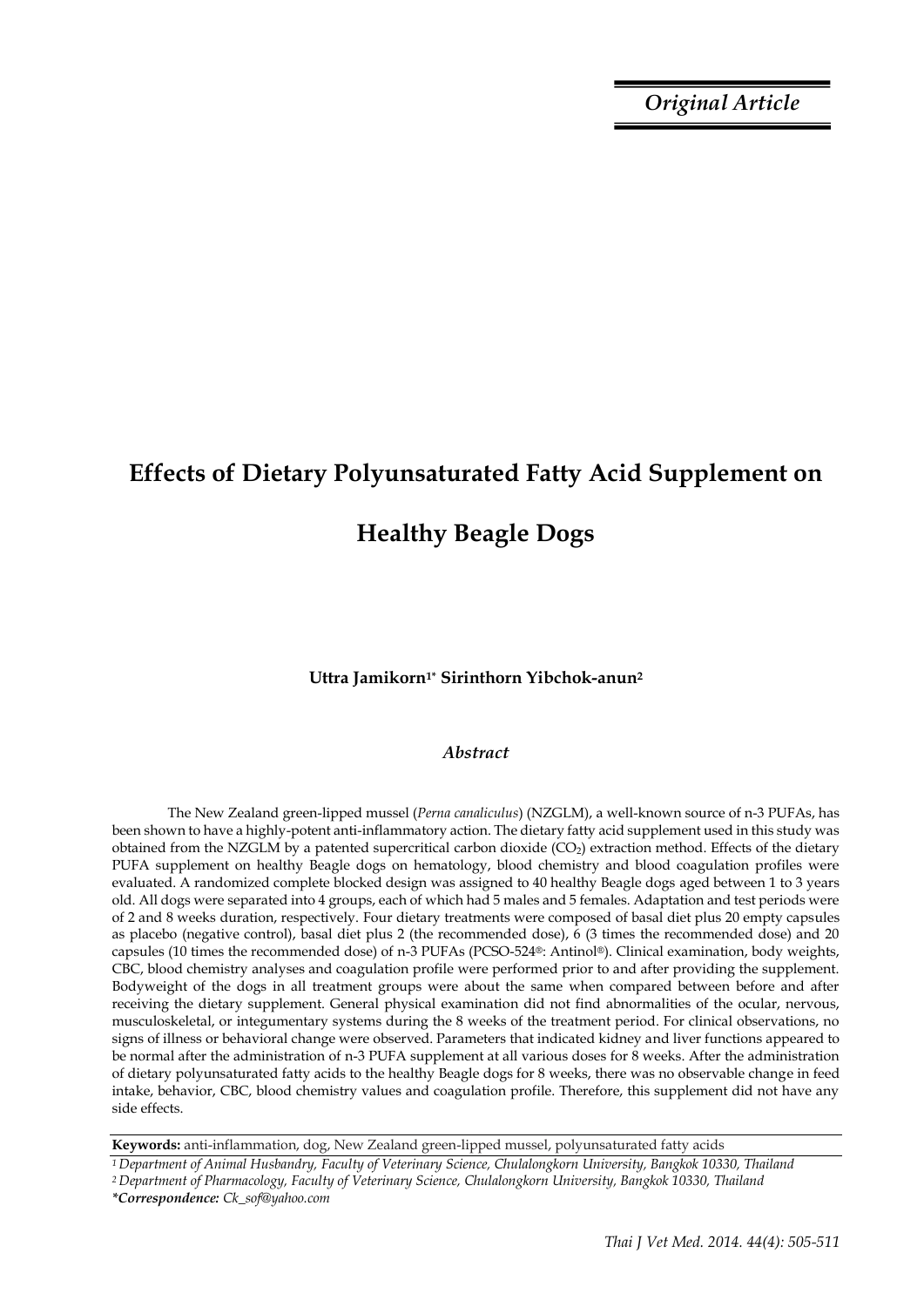#### *Introduction*

For decades, specific dietary fatty acid supplements, mainly omega-3 polyunsaturated fatty acids (n-3 PUFAs), e.g. eicosapentaenoic acid (EPA) and docosahexaenoic acid (DHA), have been known for their cardioprotective effect (Adkins & Kelley, 2010), anti-inflammatory effect and immunomodulatory activity (Anderson and Ma, 2009; Fritsche, 2006). As well as fish oils, the New Zealand green-lipped mussel (*Perna canaliculus*) (NZGLM), a well-known source of n-3 PUFAs, has been shown to have a more potent anti-inflammatory action than fish oil or drugs (Whitehouse et al., 1997).

Lipids extracted from the New Zealand green-lipped mussel contain a complex mixture of mainly phospholipids (PL, 57-79%), triglycerides (TG, 10-25%), free-fatty acids (FFA, 7-12%) and sterols (ST, 12-18%) (Murphy et al., 2002). The total content of fatty acids (FA) contained in the NZGLM lipid extract was 0.664 g/mL. The n-3 and n-6 polyunsaturated fatty acids (PUFAs) found in this lipid extract were composed of, in descending order, EPA (20:5n-3), DHA (22:6n-3), the two main n-3 PUFAs at low concentrations were stearidonic acid (SA; 18:4n-3), arachidonic acid (AA; 20:4n-6), a-linolenic acid (ALA; 18:3n-3), docosapentaenoic acid (DPA; 22:5n-3), heneicosapentaenoic acid (HPA; 21:5n-3) and some others in levels less than 0.50% (Wolyniak et al., 2005). Many green-lipped mussel powder products are available on the market now. Many methods used to open the mussel shell, heat and oxidation can destroy the essential lipid fractions and other active compounds. To preserve the anti-inflammatory action of the extracted lipids used in the current study, no heat was used in this process. The n-3 PUFAs were obtained from the NZGLM by centrifugation after the mussels had been crushed and stabilized. The mussels were freeze-dried and extracted by a patented supercritical carbon dioxide  $(CO<sub>2</sub>)$  method (Wolyniak et al., 2005). This PUFA supplement has been used to treat canine allergic skin diseases (Mueller et al., 2004) and osteoarthritis (Roush et al., 2010). The safety of n-3 PUFAs used was determined as maintenance therapy for children who had moderate asthma and was found to be a safe nutritional supplement, however information regarding the safety of n-3 PUFAs used for dogs is limited. Therefore, this current study aimed to evaluate the side effects of various doses of the dietary polyunsaturated fatty acids supplement in healthy Beagle dogs and to compare haematology, blood chemistry and blood coagulation profile of dogs that received various doses of n-3 PUFAs.

#### *Materials and Methods*

*Animals:* Forty healthy Beagle dogs (20 males and 20 females) aged between 1 to 3 years old, which had body weights between 10 and 15 kilograms, were used in the study. The dogs were sourced from commercial breeders in Thailand. Before the study began, all these healthy dogs were wormed and vaccinated against rabies, hepatitis, viral enteritis and distemper. Selamectin (Revolution®) was used to prevent heartworm and external parasites. The dogs were kept individually in stainless steel cages  $(0.90 \times 1.0 \times 1.05 \text{ m}^3)$  in a conventional kennel that had natural light and was kept at an ambient temperature. The cages were cleaned twice a day. All dogs were separated into 4 groups, each of which had 5 males and 5 females. Duration of adaptation and test periods were 2 and 8 weeks, respectively. Every day, after the morning meal, all dogs were free to exercise for at least 30 minutes per day.

*Feed and feeding:* Premium commercial dog food (Science Diet® for adult) was used as a basal diet throughout the study. This diet contained 24% crude protein (min), 8.9% crude fat (min) and 12.4% crude fiber (max) on a dry-matter basis. Amounts of feed for each individual dog were calculated by the use of the following formula: maintenance energy requirement  $(kcal/day) = 132$  x body weight (kg) 0.75. The dogs were fed two meals per day, at 8:00 am and 4:00 pm. Fresh water was supplied ad libitum.

The dietary PUFA supplement was given once each day with the morning meal. The recommended dose of this PUFA supplement was 1 to 2 capsules (248 mg) per 20 kg body weight/day. For weight greater than 20 kg the dose was 2 to 4 capsules/day. Therefore, treatments used during the current study were (VICH, 2009):

Group 1: basal diet plus 20 empty capsules as placebo Group 2: basal diet plus 2 capsules (1x normal dose) Group 3: basal diet plus 6 capsules (3x normal dose) Group 4: basal diet plus 20 capsules (10x as maximum dose)

Tables 1 and 2 show the active ingredients and nutrient content of n-3 PUFAs used (Antinol®). The manufacturer, Pharmalink International Co. Ltd., provided laboratory analyses which stated that each capsule contained less than 0.1 ppm of heavy metals (lead, arsenic, cadmium and mercury); less than 0.02 pm of pesticide residue (organochlorine and organophosphorus pesticides); less than 0.002 ppm of dioxins and furans; and less than 6.0 mEq/kg of peroxides. Microbial determination met the standard allowance for a dietary supplement (Table 3).

**Table 1** Composition of dietary polyunsaturated fatty acids supplement

| $n-3$ PUFAs                             | mg/capsule |
|-----------------------------------------|------------|
| PCSO-524 <sup>®</sup> mussel oil (Perna | 50         |
| canaliculus)                            |            |
| Olive oil (food grade)                  | 100        |
| -tocopherol                             | በ 225      |

*Sample collection and determination:* Clinical examination that included animal behavior and any abnormal signs was performed every day. Body weights of all the dogs were measured and recorded, then used for the calculation once per week of the amount of feed.

Before the beginning of the study and at intervals of 2 weeks during the study, a total of approximately 3 ml (1 ml with EDTA and 2 ml with no anticoagulant) of blood samples were collected from either cephalic or saphenous veins for determination of haematology, blood urea nitrogen (BUN), creatinine, alanine aminotransferase (ALT), aspartate transaminase (AST), alkalinephosphatase (ALP), total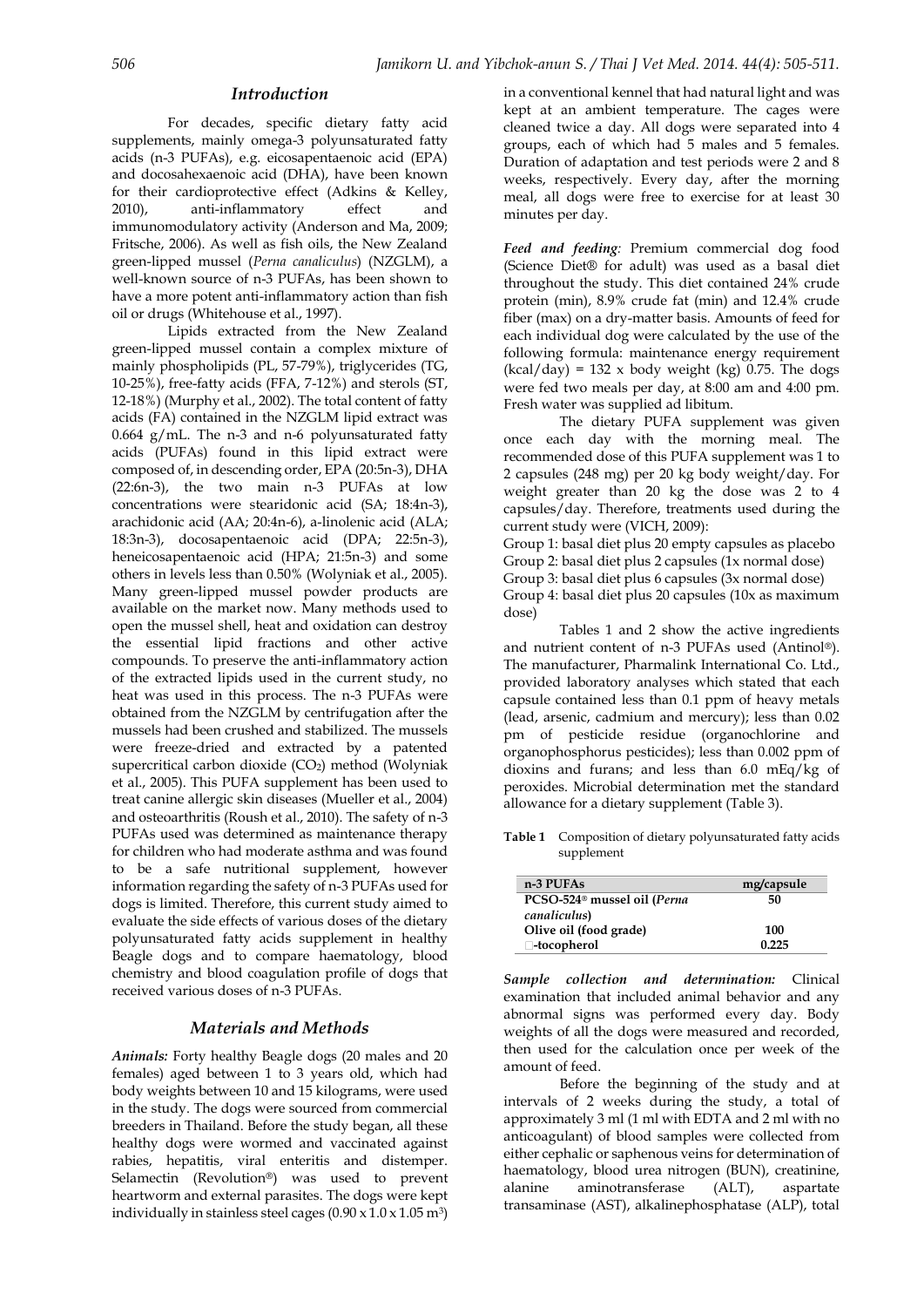protein, albumin, glucose, cholesterol, and blood parasites. Every 4 weeks, 2 ml of blood was collected and analyzed to measure trisodium citrate for thrombin time (TT), prothrombin time (PT), and activated partial thromboplastin time (aPTT).

*Statistical analysis:* Results are expressed as means. Data analyses were carried out as a randomized complete blocked design. A general linear model (GLM) was used to analyze effects of treatments. Significant differences of data between the treatment means were tested by Duncan's multiple-range test at α=0.05. A Student's test or Wilcoxon's rank-sum test was used to analyze differences between baseline (week 0) and week eight values. A P value of less than 0.05 was considered to be significantly different.

#### *Results*

*Body weight and blood samples:* The bodyweights of all the dogs at the beginning and at the end of the test period were about the same. The feed intake was not significantly different between any of the treatment groups. Evaluation of fecal excretion found that all the dogs defecated normally during the eight-week test. None of them had diarrhea or constipation.

General physical examination did not find abnormalities of the ocular, nervous, musculoskeletal, or integumentary systems during the 8 weeks of the safety test. For clinical observations, no sign of illness or behavioral change (which included anorexia and depression) was identified during the test period. All 40 dogs appeared to have regular feed intake and activity.

**Table 2** Nutritional analysis of dietary polyunsaturated fatty acids supplement (Pharmalink International Co. Ltd)

| <b>Nutrient Contents</b> | Amount per 100 g     | Analysis Method              |
|--------------------------|----------------------|------------------------------|
| Energy                   | 3,702 kJ or 884 kcal | By calculation               |
| Crude protein            | < 0.1 g              | AOAC 18th Edition 981.10 mod |
| Carbohydrate             | < 0.1 g              | By calculation               |
| Total fat                | 100 g                | AOAC 18th Edition 948.15 mod |
| Saturated fat            | 21 <sub>g</sub>      | AOAC 18th Edition 963.22     |
| Cholesterol              | 186 mg               | JAOAC 76, 4, 1993            |
| Monounsaturated fat      | 54g                  | AOAC 18th Edition 963.22     |
| Polyunsaturated fat      | 22 g                 | AOAC 18th Edition 963.22     |
| Omega-3 fatty acids      | 14 g                 | AOAC 18th Edition 963.22     |
| Vitamin A (as retinol)   | 1 mg                 | COST 91 p23-32 (mod)         |
| Vitamin E                | 188 mg               | COST 91 p97-106 (mod)        |
| Salt (chlorine as NaCl)  | < 0.1 g              | AOAC 18th Edition 937.09     |
| Ash                      | < 0.1 g              | AOAC 18th Edition 938.08 mod |
| Moisture at 70°C         | < 0.5 g              | AOAC 18th Edition 926.12     |

**Table 3** Microbial determination of dietary polyunsaturated fatty acids supplement (Pharmalink International Co. Ltd)

| Microbial Type            | Result       | Unit     | Determination Method                |
|---------------------------|--------------|----------|-------------------------------------|
| Total aerobic plate count | ${}_{100}$   | Gram     | Compendium 4 <sup>th</sup> Edn 2001 |
| Yeast and mold count      | < 100        | Gram     | Compendium 4th Edn 2001             |
| Escherichia coli          | Not detected | Gram     | Compendium 4th Edn 2001 mod         |
| Salmonella spp.           | Not detected | 10 Grams | ISO 6579:2002 (E)                   |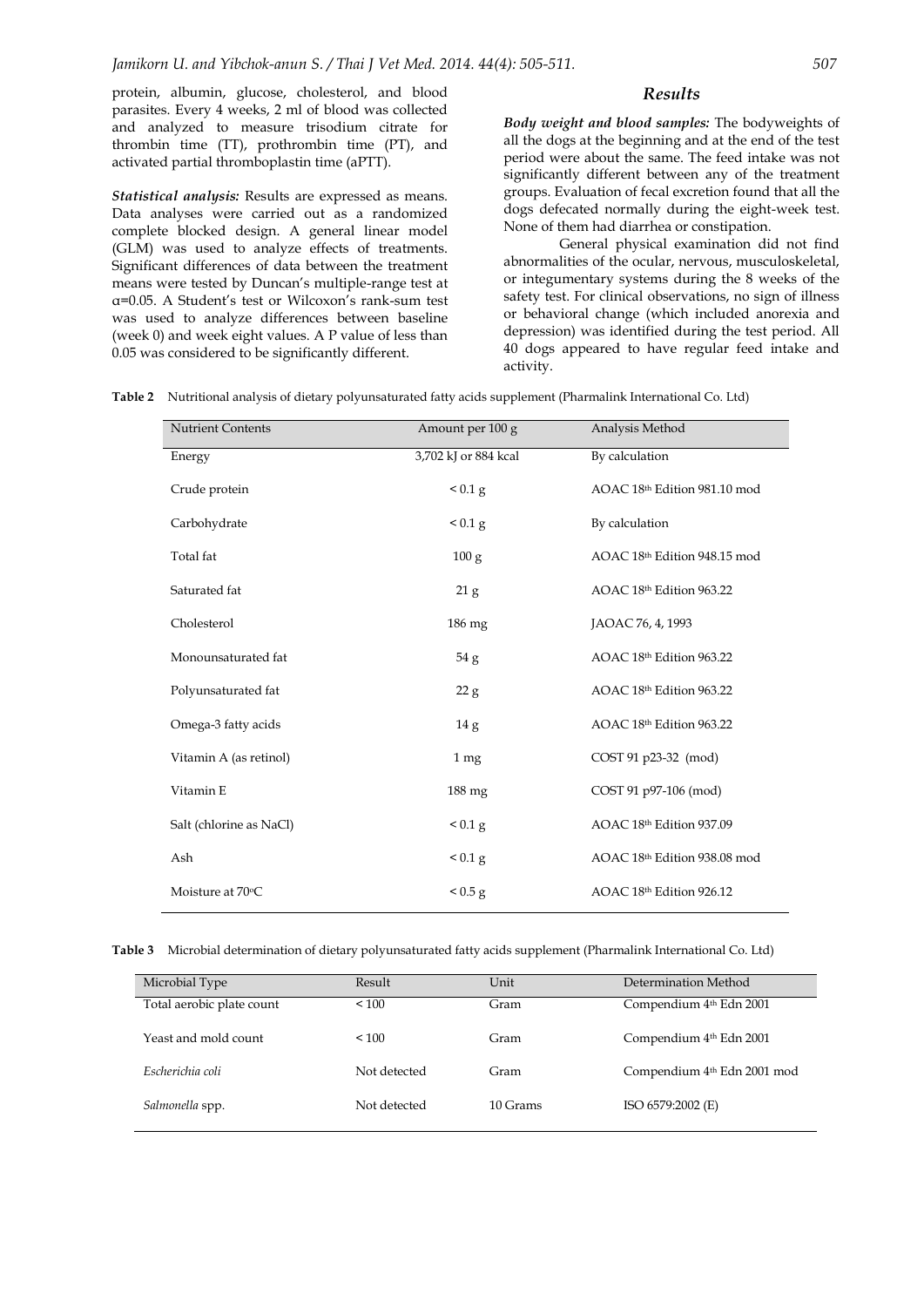| Parameter                  | <b>Normal</b> | Control |      |      | 1X   |      | 3X   |      | 10X  |      |
|----------------------------|---------------|---------|------|------|------|------|------|------|------|------|
|                            | value         | Wk0     | Wk8  | Wk0  | Wk8  | Wk0  | Wk8  | Wk0  | Wk8  | SE   |
| RBC (x10 <sup>6</sup> )/ul | $5.5 - 8.5$   | 6.10    | 6.54 | 5.78 | 6.38 | 6.24 | 6.48 | 6.17 | 5.86 | 0.08 |
| Haemoglobin, g/dl          | 12.0-18.0     | 13.2    | 15.6 | 13.0 | 14.9 | 13.9 | 14.9 | 13.6 | 13.6 | 0.19 |
| Haematocrit, %             | 37.0-55.0     | 38.2    | 40.0 | 37.9 | 39.6 | 37.7 | 39.2 | 36.5 | 36.0 | 0.43 |
| Indices -MCV               | 60.0-77.0     | 62.8    | 61.0 | 62.1 | 61.7 | 61.0 | 62.5 | 61.8 | 61.6 | 0.27 |
| -MCH                       | 19.5-25.5     | 22.8    | 23.4 | 23.4 | 23.5 | 22.8 | 22.8 | 22.8 | 23.3 | 0.08 |
| -MCHC                      | 32.0-36.0     | 36.4    | 36.1 | 36.3 | 36.0 | 36.3 | 35.6 | 36.1 | 36.4 | 0.11 |
| Platelet $(x10^3)/$ ul     | 200-500       | 340     | 298  | 287  | 311  | 340  | 355  | 295  | 247  | 6.88 |
| WBC $(x10^3)/u$            | $6.0 - 17$    | 12.8    | 11.0 | 9.07 | 8.75 | 10.8 | 8.4  | 10.6 | 9.12 | 0.23 |
| Neutrophils, %             | 60-77         | 66.8    | 66.8 | 66.5 | 70.2 | 77.2 | 76.4 | 68.3 | 68.6 | 0.68 |
| Bands, %                   | $0 - 3$       | 0.20    | 0.00 | 0.20 | 0.00 | 0.00 | 0.00 | 0.20 | 0.00 | 0.03 |
| Eosinophils, %             | $2.0 - 10.0$  | 3.10    | 3.90 | 3.90 | 4.10 | 2.6  | 4.0  | 2.50 | 3.80 | 0.20 |

Lymphocytes, % 12.0-30.0 25.2 24.3 24.7 20.3 16.0 15.7 24.5 24.2 0.66

Monocytes, % 3.0-10.0 4.50 5.00 4.70 5.40 4.00 3.90 4.50 3.40 0.21

**Table 4** Haematology values of the dogs at the beginning and the end of this safety study

**Table 5** Blood chemistry values of the dogs at the beginning and the end of this safety study

|                       | Normal value  | Control |      | 1X   |      | $3X$ |      | 10X  |      |           |
|-----------------------|---------------|---------|------|------|------|------|------|------|------|-----------|
| Parameter             |               | Wk0     | Wk8  | Wk0  | Wk8  | Wk0  | Wk8  | Wk0  | Wk8  | <b>SE</b> |
| AST (SGOT), units     | 5.0-80        | 41.8    | 35.5 | 40.0 | 53.8 | 48.7 | 39.9 | 34.7 | 38.7 | 0.90      |
| ALT (SGPT), units     | $5.0 - 50$    | 37.3    | 46.2 | 30.8 | 42.6 | 44.4 | 47.6 | 32.7 | 37.8 | 0.94      |
| Alk. $P$ /tase, IU/Ls | 20.0-120.0    | 76.9    | 53.5 | 78.0 | 85.5 | 58.9 | 53.3 | 74.6 | 53.3 | 2.40      |
| BUN, mg%              | $10.0 - 22.0$ | 10.2    | 13.3 | 10.3 | 13.5 | 10.2 | 13.4 | 9.3  | 14.2 | 0.39      |
| Creatinine, mg%       | $0.4 - 1.5$   | 1.07    | 1.03 | 1.02 | 0.97 | 1.03 | 0.94 | 0.95 | 0.99 | 0.06      |
| Glucose, mg%          | 50.0-120.0    | 81.0    | 59.5 | 68.3 | 57.3 | 82.7 | 59.9 | 80.5 | 55.3 | 1.11      |
| Total protein, g%     | 5.4-7.8       | 7.30    | 7.01 | 6.12 | 6.10 | 8.41 | 7.56 | 7.45 | 6.91 | 0.11      |
| Albumin, g%           | $2.2 - 3.4$   | 2.90    | 2.81 | 2.79 | 2.80 | 3.11 | 3.25 | 2.71 | 2.64 | 0.05      |
| Cholesterol, mg%      | 125-300       | 149     | 106  | 144  | 117  | 146  | 127  | 160  | 130  | 2.38      |
| Sodium, mEq/L         | 144-154       | 149     | 151  | 146  | 150  | 148  | 152  | 150  | 152  | 0.24      |
| Potassium, mEq/L      | $3.8 - 5.8$   | 5.51    | 5.20 | 5.22 | 5.27 | 5.42 | 5.37 | 5.47 | 5.31 | 0.03      |
| Choride, mEq/L        | 93-121        | 113     | 113  | 112  | 113  | 111  | 114  | 112  | 113  | 0.22      |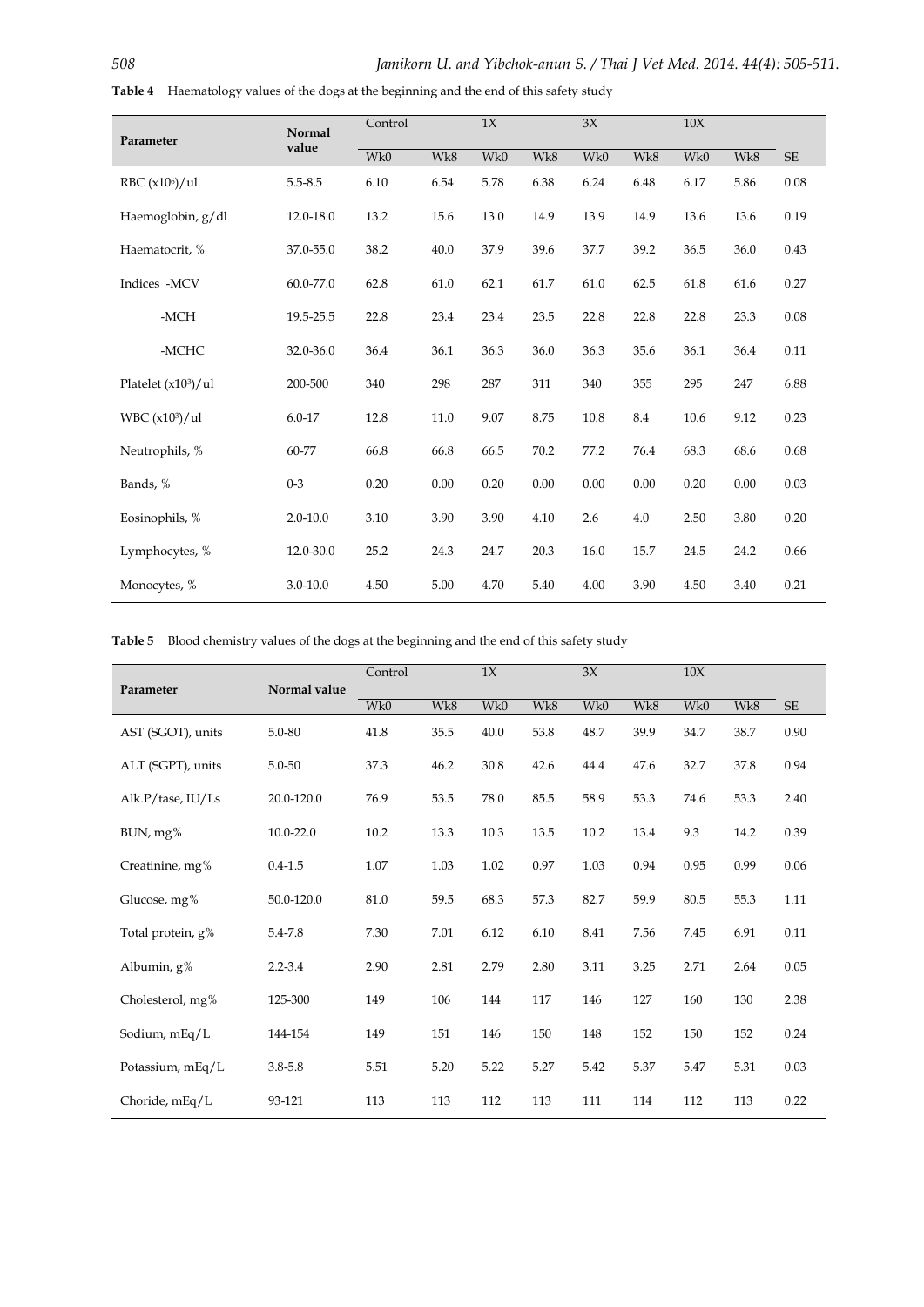|  |  |  |  |  |  | Table 6 Coagulation profile of the dogs at the beginning and the end of this safety study |
|--|--|--|--|--|--|-------------------------------------------------------------------------------------------|
|--|--|--|--|--|--|-------------------------------------------------------------------------------------------|

|                                               | Control |      | 1X   |      | 3X   |      | 5X   |      |         |      |
|-----------------------------------------------|---------|------|------|------|------|------|------|------|---------|------|
| Parameter                                     |         |      |      |      |      |      |      |      |         |      |
|                                               | Wk0     | Wk8  | Wk0  | Wk8  | Wk0  | Wk8  | Wk0  | Wk8  | P-value | SD   |
| Trombin time, sec                             | 11.6    | 6.9  | 12.6 | 6.8  | 10.2 | 4.6  | 9.7  | 5.7  | 0.75    | 2.91 |
| Prothrombin time, sec                         | 7.1     | 9.9  | 6.8  | 10.7 | 6.1  | 8.2  | 7.3  | 8.6  | 0.23    | 1.56 |
| Activated partial<br>thromboplastin time, sec | 18.3    | 23.5 | 18.8 | 23.6 | 16.9 | 17.6 | 17.0 | 17.3 | 0.06    | 2.79 |

Blood analyses for haematology and blood chemistry values are shown in Tables 4 and 5. Most haematology values (which included RBC, haemoglobin, haematocrit, MCV, MCH, MCHC, platelet, WBC, neutrophils, bands, eosinophils, lymphocytes and monocytes of all treatment groups and the times of collection) fell in the normal range (Merck Veterinary Manual, 2011).

These results were also the same for blood chemistry values, e.g. AST, ALT, ALP, BUN, creatinine, total protein, albumin, glucose, cholesterol and electrolytes (Na+, K+ and Cl-). No blood parasites were found in any dogs during the test period. No significant differences were observed for such parameters. Comparison of coagulation profile between before and after receiving the dietary n-3 PUFA supplement including TT, PT and aPTT (Table 6) were not significantly different.

#### *Discussion*

*Nutrient contents:* The Veterinary International Conference on Harmonization (VICH) (2009) released the latest version of Target Animal Safety for Veterinary Pharmaceutical Products in July, 2009. This guideline indicates that the plan for margin of safety used during a study should include a negative control, the highest recommended dose level and 2 multiples of this dose (in most cases three times and 5 times for a period of time in excess of the recommended maximum duration of use). The dietary treatments of the current safety study were designed to comply with this VICH guide. The test period was only eight weeks, because the largest test dose was 5X of the recommended dose.

In general, proteins are substances, which mainly cause an allergic reaction. The n-3 PUFAs are not considered as regular allergen for this reaction. Nonetheless, classes of polyunsaturated fatty acids are highly prone to lipid peroxidation, which creates compounds that are toxic to the liver. They may also inhibit the higher homologous synthesis of essential fatty acids, alteration of membrane structures and impairment of immune function (Halliwell and Chirico, 1993; Martinez and Ballabriga, 1987).

*Blood Analyses:* Parameters that indicated kidney and liver functions appeared to be normal after the administration of n-3 PUFA at various doses for eight weeks. The cyclooxygenase-mediated generation of thromboxane A2 from ARA in platelets has an important role in blood coagulation (Lien, 2009). Feeding diets containing high levels of fish or fish oils can possibly reduce platelet aggregation through

reduction in platelet ARA concentrations (Mori et al., 1997) and through cyclooxygenase-mediated generation of thromboxane A3 (not a potent platelet aggregator) from EPA (Bays, 2007). DHA supplement at doses as large as 6 g/day does not have any effects on platelet aggregation or other clotting parameters in normal ones (Lien, 2009). In general, the DHA-induced increase in LDL-C was compensated for increases in LDL particle size, HDL-C and HDL2/HDL3 ratio. DHA does not appear to have an overall negative effect on the lipid profiles of humans, even though it is hard to separate all the variables (Lien, 2009). Supplementation of DHA does not increase lipid peroxidation (Lien, 2009). Regarding the DHAmediated inhibition of such immune cell functions with increased DHA intake levels, persons may be at potentially greater risk for incidence of infections when they consume advanced levels of DHA (Lien, 2009). These previous reports were in agreement with the results found in the current study that there was no significant difference in the blood platelet level, or coagulation time. Moreover, there are no reliable reports on literature concerning disease or allergenic responses to this dietary PUFA. No production of such abnormal signs were observed, in line with the absence of literature reports of toxicity and with the results of toxicological tests.

So far, the Association of American Feed Control Officials (AAFCO) (2013) does not have a recommendation for the requirement of PUFAs in dogs. No statistically significant differences in such parameters were observed with the dose of n-3 PUFA used as supplement for infants ranging from 0.1% to 1.0%, with DHA as the outstanding n-3 LC-PUFA in many studies (Makrides et al., 2005). The concentration of n-3 PUFA used in this safety study was 22 mg/100 g Antinol® or about 0.022%. This concentration seems to be quite low if compared with the therapeutic dose required for humans. In addition, the US Food and Drug Administration has make firmed the general safety of both DHA and EPA. These n-3 LC-PUFAs are mainly recognized as safe at levels of up to 3 g/day (Food and Drug Administration (FDA, 1997).

In conclusion, the dietary polyunsaturated fatty acid supplement PCSO-524® in healthy Beagle dogs demonstrated no change in feed intake, behavior, CBC and blood chemistry values, which suggested that this supplement did not have a harmful effect. In addition, there was no sign of an adverse effect after the administration of 20 capsules of dietary supplement (10 times of the recommended dose) for eight weeks.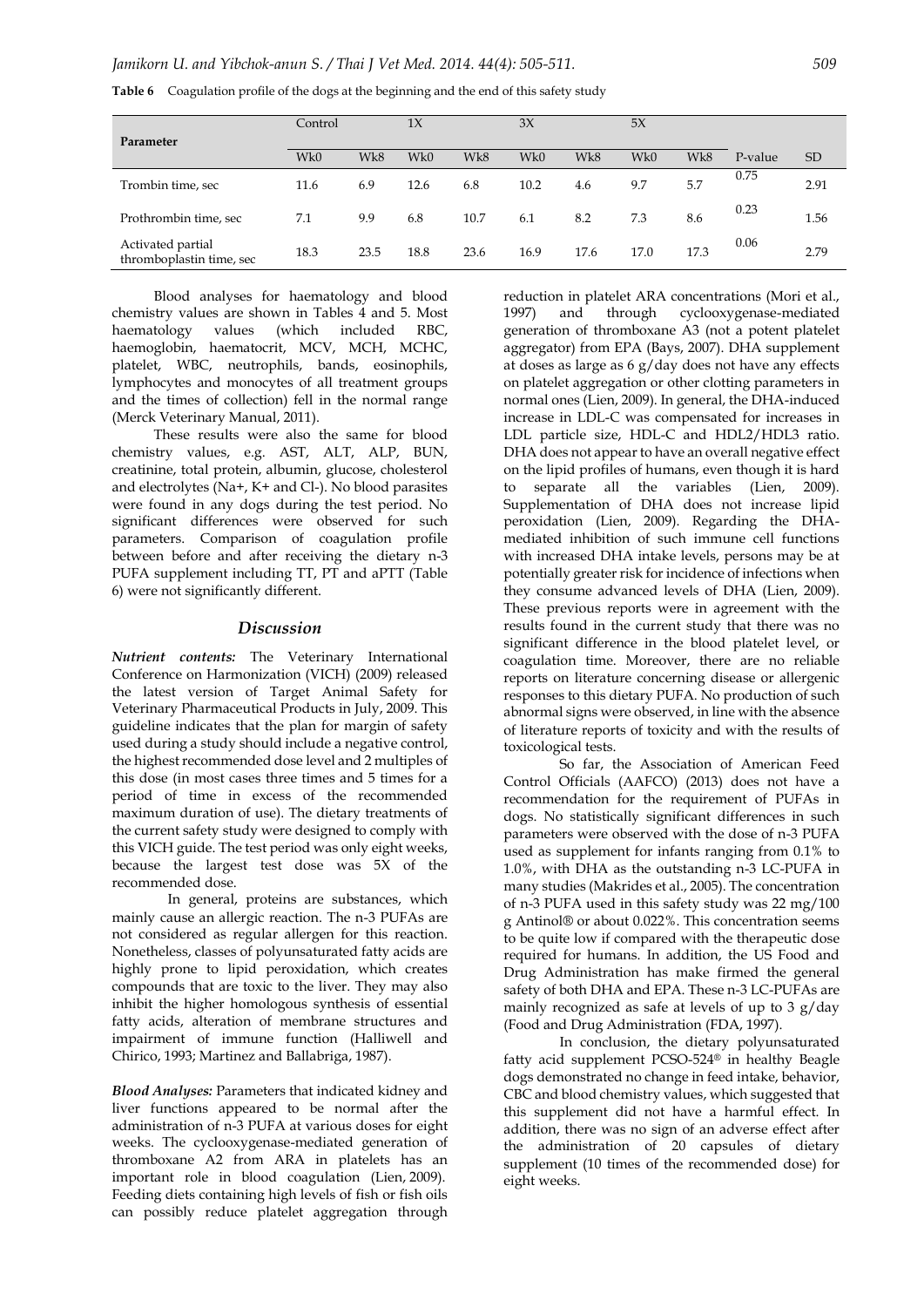#### *References*

- AAFCO 2013. Association of American Feed Control Officials: Official Publication, The Association, Atlanta, GA.
- Adkins Y and Kelley DS 2010. Mechanisms underlying the cardioprotective effects of omega3 polyunsaturated fatty acids. J Nutr Biochem. 21(9): 781-792.
- Anderson BM and Ma DWL 2009. Are all n-3 polyunsaturated fatty acids created equal? Lipids in Health and Disease. 8(33): doi: 10.1186/1476- 511X-8-33.
- Bays HE 2007. Safety considerations with omega-3 fatty acid therapy. Am J Cardiol. 99(6): S35-S43.
- FDA 2014. Food and Drug Administration: Substances affirmed as generally recognized as safe: menhaden oil. Fed Regist. 62 (1997) (FR 30751[6]).
- Fritsche K 2006. Fatty acids as modulators of immune response. Annu Rev Nutr. 26: 45-73.
- Halliwell B and Chirico S 1993. Lipid peroxidation: its mechanism, measurement and significance. Am J Clin Nutr. 57(5): 715S-724S.
- Lien EL 2009. Toxicology and safety of DHA. Prostaglandins, Leukotrienes and Essential Fatty Acids. 81(2-3): 125-132.
- Makrides M, Gibson RA, Udell T and Ried K 2005. Supplementation of infant formula with long-chain polyunsaturated fatty acids does not influence the growth of term infants. Am J Clin Nutr. 81(5): 1094-1101.
- Martinez M and Ballabriga A 1987. Effects of parenteral nutrition with high doses of linoleate on the developing human liver and brain. Lipids. 22(3): 133-138.
- Merck Veterinary Manual 2011. Whitehouse Station. NJ: Merck & Co., Inc.
- Mori TA, Beilin LJ, Burke V, Morris J and Ritchie J 1997. Interactions between dietary fat, fish, and fish oils and their effects on platelet function in men at risk of cardiovascular disease. Arterio scl Throm Vas. 17: 279–286.
- Mueller RS, Fieseler KV, Fettman M J, Zabel S, Rosychuk RAW, Ogilvie GK and Greenwalt TL 2004. Effect of omega-3 fatty acids on canine atopic dermatitis. J Small Anim Pract. 45: 293-297.
- Murphy KJ, Mooney BD, Manna NJ, Nichols PD and Sinclair AJ 2002. Lipid, FA, and sterol composition of New Zealand green lipped mussel (*Perna canaliculus*) and Tasmanian blue mussel (*Mytilus edulis*). Lipids. 37(6): 587- 595.
- Roush JK, Dodd CE, Fritsch DA, Allen TA, Jewell DE, Schoenherr WD, Richardson DC, Leventhal PS and Hahn KA 2010. Multicenter veterinary practice assessment of the effects of omega-3 fatty acids on osteoarthritis in dogs. J Am Vet Med Assoc. 236(1): 59-66.
- Veterinary International Conference on Harmonization (2009). Target Animal Safety for Veterinary Pharmaceutical Products. The International Cooperation on Harmonization of Technical Requirements for Registration of

Veterinary Medical Products. [Online]. Available: http:// www.vichsec.org. Accesed 10 May 2014.

- Whitehouse MW, Macrides TA and Kalafatis N 1997. Anti-inflammatory activity of a lipid fraction from the N.Z. green-lipped mussel. Inflammopharmacology. 5(3): 237- 246.
- Wolyniak CJ, Brenna TJ, Murphy KJ and Sinclair AJ 2005. Gas chromatography–chemical ionization–mass spectrometric fatty acid analysis of a commercial supercritical carbon dioxide lipid extract from New Zealand green-lipped mussel (*Perna canaliculus*). Lipids.  $40(4)$ : 355-360.